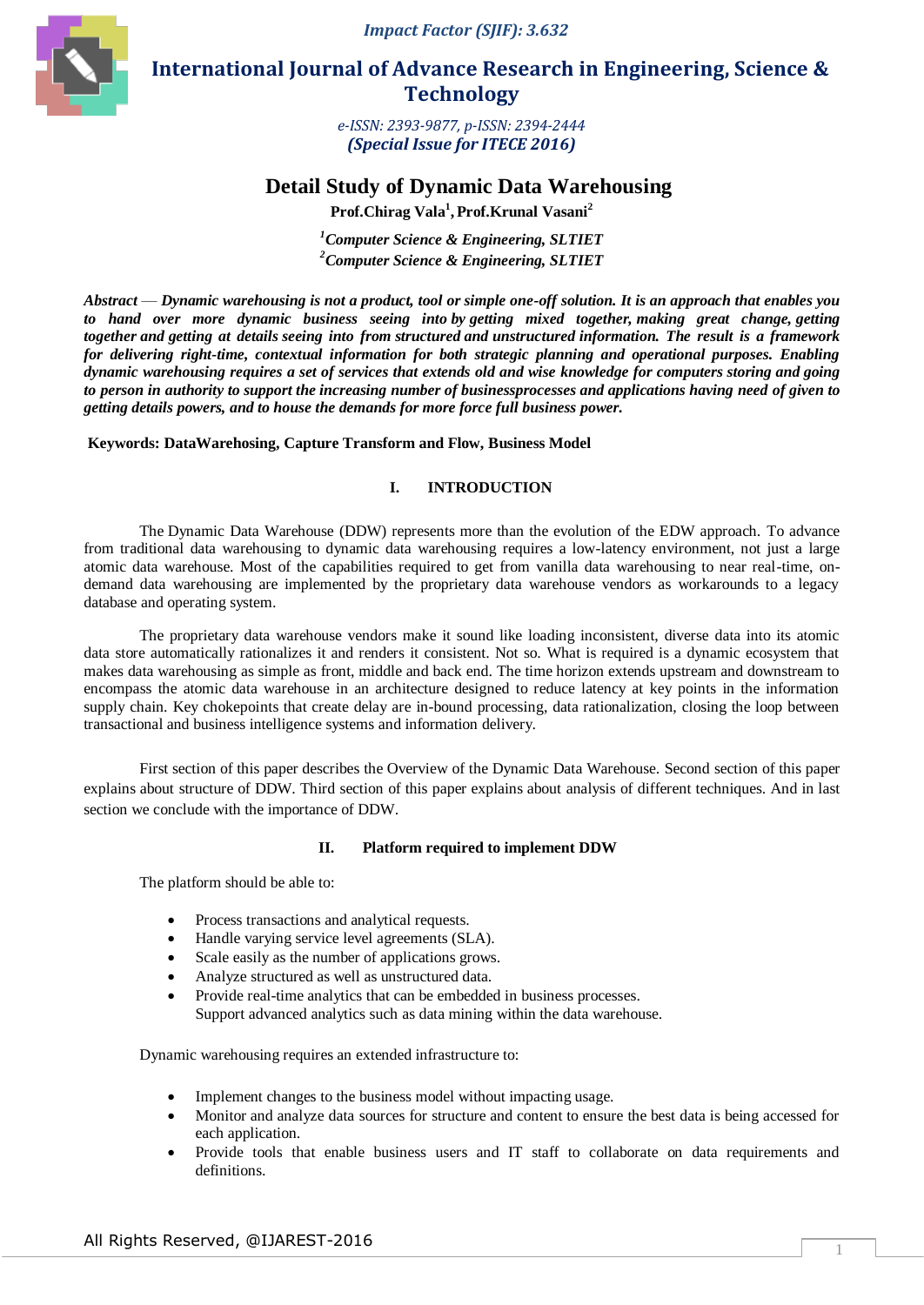# *International Journal of Advance Research in Engineering, Science & Technology (IJAREST) (Special Issue for ITECE 2016), e-ISSN:* 2393-9877*, print-ISSN:* 2394-2444

- Deliver impact analysis and data lineage reports to coordinate changes and provide visibility to critical data flows.
- Deliver data that has been cleansed and harmonized to the warehouse regardless of volume or latency requirements.
- Synchronize master data for key business entities across operational systems.



Figure - 1 : Architecture of Dynamic Data Warehouse

### **III. COMPONENTS OF REAL TIME DATA WAREHOUSING**

An intelligent warehousing solution and framework can commonly be divided into three fundamental tiers with data flows between them.

The three layers are:

#### **1. Presentation Layer**

The presentation layer manages the flow of information from the warehouse to the analyst, providing an interface that makes it easier for the analyst to view and work with the data.

#### **2. Architecture Layer (Structure, Content/Meaning)**

The architecture layer describes the structure of the data in the warehouse. An important component of the architecture layer is flexibility. The level of flexibility is measured in terms of how easy it is for the analyst to break out of the standard representation of information offered by the warehouse in order to do custom analysis. Custom analysis is where semantic thickness becomes important.

#### **3. Middleware Layer (Interfaces and Replenishment)**

The middleware layer is the glue that holds the data warehouse together. It integrates the data warehouse with production and operational systems. Data needed for warehouse applications often must be copied to and from computers of different types in different locations. Warehousing often implies transformational data integration. Production data needs to be secured and is frequently not in the format needed for warehousing. Real-time integration and replenishment tools that help businesses deal with the data management issues of implementing a data warehouse can add real value.

A real-time integration and replenishment solution or a **Capture, Transform and Flow (CTF)** tool can contribute to the simplicity and efficiency of a real-time data warehouse.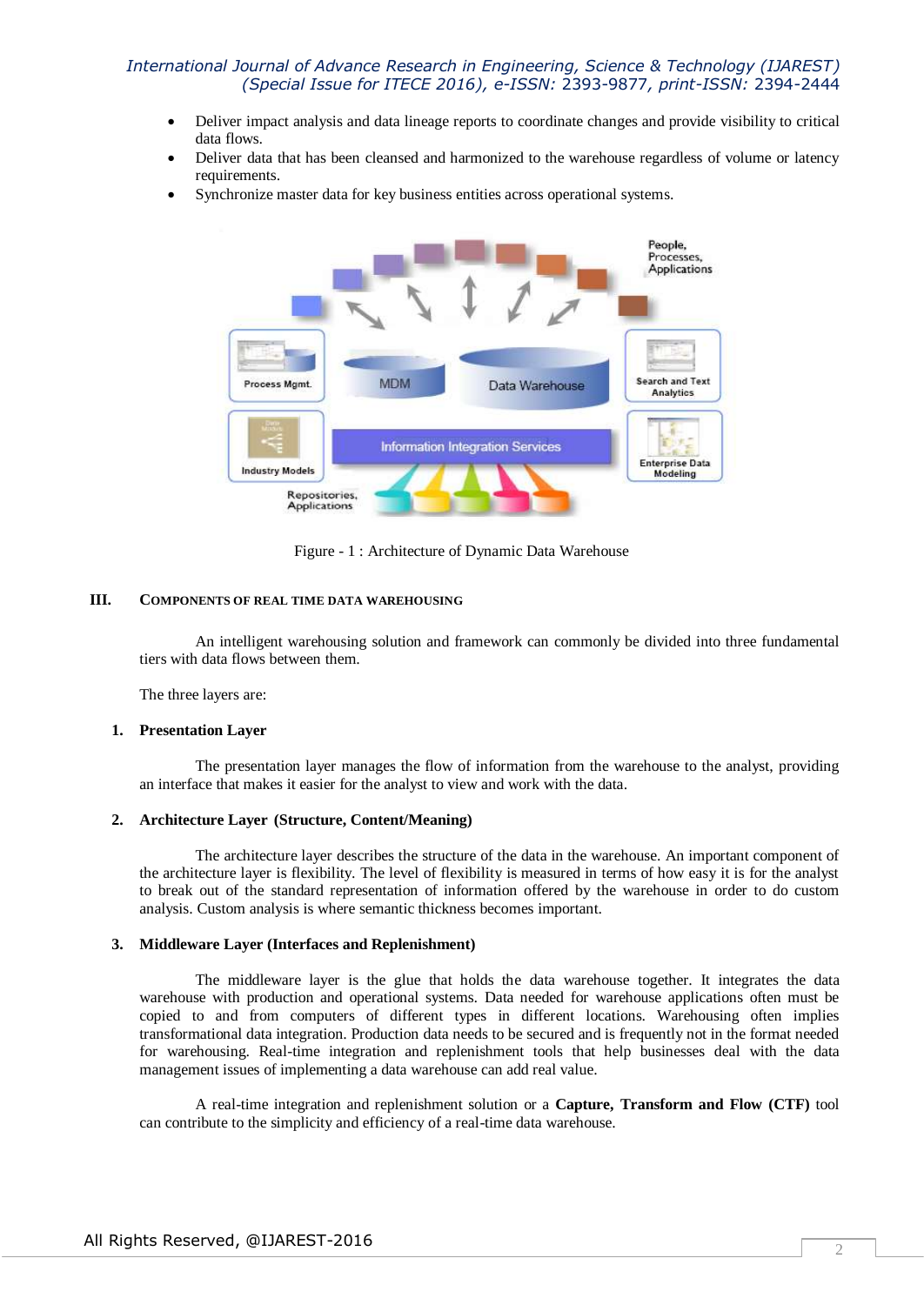# *International Journal of Advance Research in Engineering, Science & Technology (IJAREST) (Special Issue for ITECE 2016), e-ISSN:* 2393-9877*, print-ISSN:* 2394-2444



**Figure** – 2 : Typical data warehouse implementation utilizing

### **IV. ISSUES IN DYNAMIC DATA WAREHOUSING**

The issue of query contention(conflict) and scalability is the most difficult issue facing organizations deploying real-time data warehouse solutions. Data warehouses were separated from transactional systems in the first place because the type of complex, analytical queries run against warehouses don't "play well" with lots of simultaneous inserts, updates or deletes.

Real-time data warehousing and OLAP are possible using today's technology, but obstacles exist. For the determined team armed with the right knowledge and experience, it is possible to make real-time reporting, analysis and alerting systems work. The challenge is making the right tradeoffs along the way so the systems meet the needs of the user base while ensuring that they don't collapse under their own weight or cause existing production warehouses to malfunction.

The benefits of data warehousing in real-time are becoming clearer every day. With the right tools, designs, advice, approaches and, in some cases, tricks, real-time data warehousing is possible and will only become easier in the future. In any case, the time to begin planning and prototyping is now.

A data warehouse can only be considered real-time, or near real-time, when all or part of the data is updated, loaded or refreshed on an intra-day basis, without interrupting user access to the system.

However, most ETL tools, whether based on off-the-shelf or custom-coded products, operate in a batch mode. They assume that they have free reign to drop tables, re-load tables and conduct other major database operations without disturbing simultaneous end-user queries.

To work around this challenge, data that changes throughout the day can be loaded into a parallel set of tables, either through a batch process that runs every several minutes or through a continuous trickle feed. In a Teradata-based system, a batch load is best conducted using either the FastLoad or MultiLoad utility, and a trickle feed is best performed using TPump. Once the load interval, say five minutes, is up, the freshly loaded tables are simply swapped into production and the tables with the now-stale data are swapped out of production. This can be accomplished through the dynamic updating of views or by simple table renaming.

The downside of this type of n-minute cycle-loading process is that the data in the warehouse is not truly real-time. This type of system is more accurately described as near real-time. For many data warehousing applications, near real-time is good enough. Also, using a near real-time approach helps relieve some of the other challenges of real-time warehousing.

For applications where true real-time data is required, the best approach is to trickle-feed the changing data from the source system directly into the data warehouse.